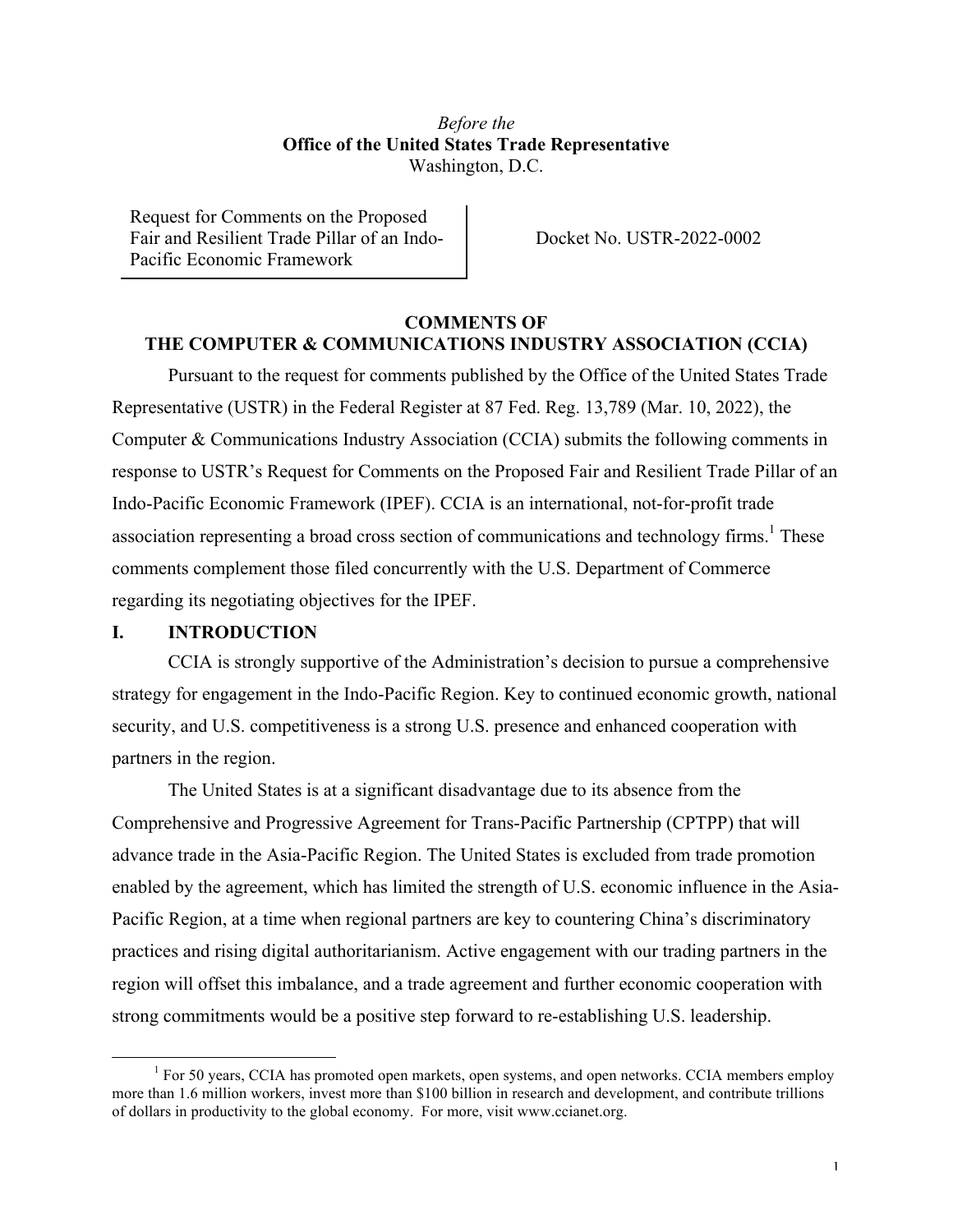These comments address the following issue areas identified in USTR's request for comments: general negotiating objectives for the proposed agreement; labor-related matters; environment and climate-related matters; digital economy-related matters; transparency and good regulatory practice issues; competition-related matters; customs and trade facilitation issues; and issues of particular relevance to small and medium-sized businesses that should be addressed in the negotiations.<sup>2</sup>

# **II. GENERAL NEGOTIATION-OBJECTIVES FOR THE PROPOSED AGREEMENT.**

The U.S. should build off the progress made in the U.S.-Mexico-Canada Agreement (USMCA) to update trade rules for the  $21<sup>st</sup>$  century, going further to address new challenges facing the global market. As part of the trade pillar of the IPEF, the United States should be ambitious in its negotiating goals to address as many access barriers to U.S. exports as possible, and secure binding rules and commitments from trading partners. As noted above, the United States is at a disadvantage by its absence in comprehensive regional trade agreements including the CPTPP. The United States should take advantage of the negotiations to address any shortcomings that absence in those agreements has created in terms of non-tariff barriers to trade.

USTR should pursue binding commitments with meaningful enforcement mechanisms and clear built-in review mechanisms to ensure that the IPEF continues to be durable and effective. There should not be broad exceptions that render commitments meaningless, such as the broad exceptions outlined in the Regional Comprehensive Economic Partnership (RCEP)<sup>3</sup> that limited the effectiveness of trade liberalization through trade agreements.<sup>4</sup> U.S. officials have noted that there will be flexibility within the structure of the IPEF, allowing countries to join certain pillars.<sup>5</sup> To the extent flexibility is needed within the trade pillar, CCIA encourages USTR to allow for phased-in implementation of commitments rather than carve-outs.

As these negotiations are conducted, there should be measures taken to ensure transparency. The IPEF, as currently framed, is to be a multifaceted framework that aims to

<sup>&</sup>lt;sup>2</sup> Available at https://www.govinfo.gov/content/pkg/FR-2022-03-10/pdf/2022-05044.pdf.<br><sup>3</sup> Regional Comprehensive Economic Partnership text available at https://www.mofa.go.jp/policy/economy/page1e kanri 000001 00007.html

 $\rm^4$  RCEP's rules on prohibitions of localization measures and data flows contain broader exceptions and limitations that should not be replicated in U.S.-negotiated frameworks. *See* RCEP Art. 12.14, 12.15.<br><sup>5</sup> *Bianchi: IPEF participants can join by pillar; U.S. will look for 'early harvests'*, INSIDE U.S. TRADE (Apr.

<sup>5, 2022),</sup> https://insidetrade.com/daily-news/bianchi-ipef-participants-can-join-pillar-will-look-%E2%80%98earlyharvests%E2%80%99 (reporting statements made by Deputy U.S. Trade Representative Sarah Bianchi on the IPEF).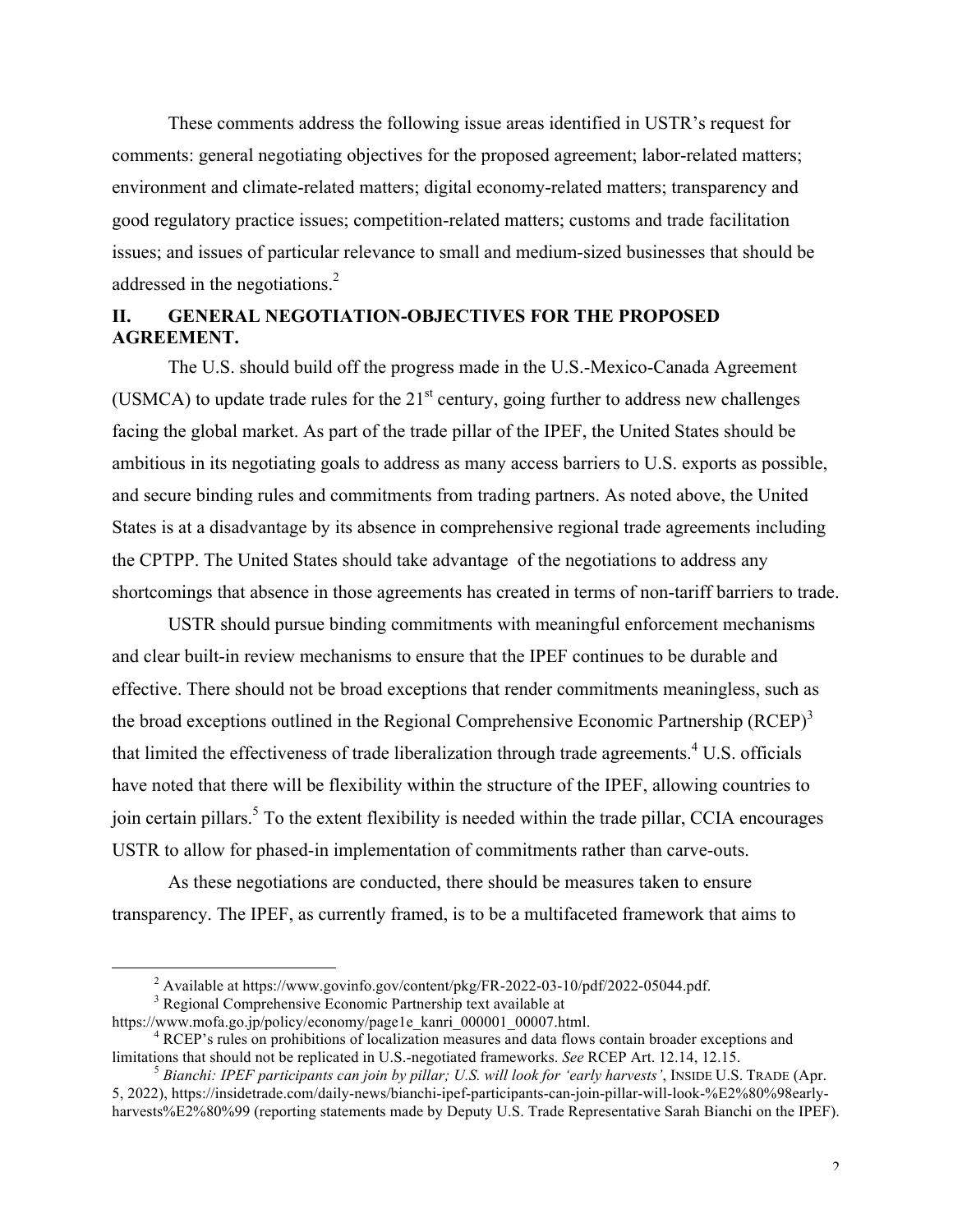include trade commitments and other market access agreements, as well as other agreements on strategic cooperation among key partners, all taking place across U.S. agencies. Given the new multi-structured approach, transparency will be even more important as compared to traditional trade negotiations. There should be readouts following each negotiation round or key engagements that inform stakeholders on topics being discussed and how parties seek to memorize commitments or agreements reached. Further, there should be meaningful opportunities for engagement by all stakeholders to address ongoing discussions as they occur. CCIA welcomes the Administration's commitment to inclusive engagement to ensure equitable and inclusive trade, and encourages USTR to conduct IPEF negotiations pursuant to these principles.

### **III. LABOR-RELATED MATTERS AND WORKFORCE DEVELOPMENT GOALS.**

The IPEF presents an opportunity for like-minded partners to work together to develop a workforce that has the necessary digital skills for the  $21<sup>st</sup>$  century. There is a growing need for countries to build out job-training programs that reflect the needs of the modern workforce.

Possible avenues to explore with IPEF partners include: creating programs within economic development agencies and public universities to partner with the private sector to upskill students and workers including those in under-represented communities; work with institutions like the World Bank to establish global financing programs in collaboration with the private sector that create funds for small business and entrepreneurs; digital apprenticeship programs that allow citizens of IPEF participants to train in other IPEF countries in partnership with companies; and joint scholarships for digital and STEM education courses throughout the Indo-Pacific region.

#### **IV. ENVIRONMENT AND CLIMATE-RELATED MATTERS.**

The IPEF framework should enable companies operating throughout the region to achieve renewable energy goals. Participants should work to open up markets for U.S. and foreign investors in renewable energy, and reduce regulatory barriers for investment in renewable energy.

However, in many markets, regulations favor legacy energy sources and serve as barriers to building new renewable energy projects, leaving companies with no choice but to use more carbon intensive power sources. The IPEF presents an opportunity for governments to remove regulatory barriers to foreign investment and construction of renewable energy plants.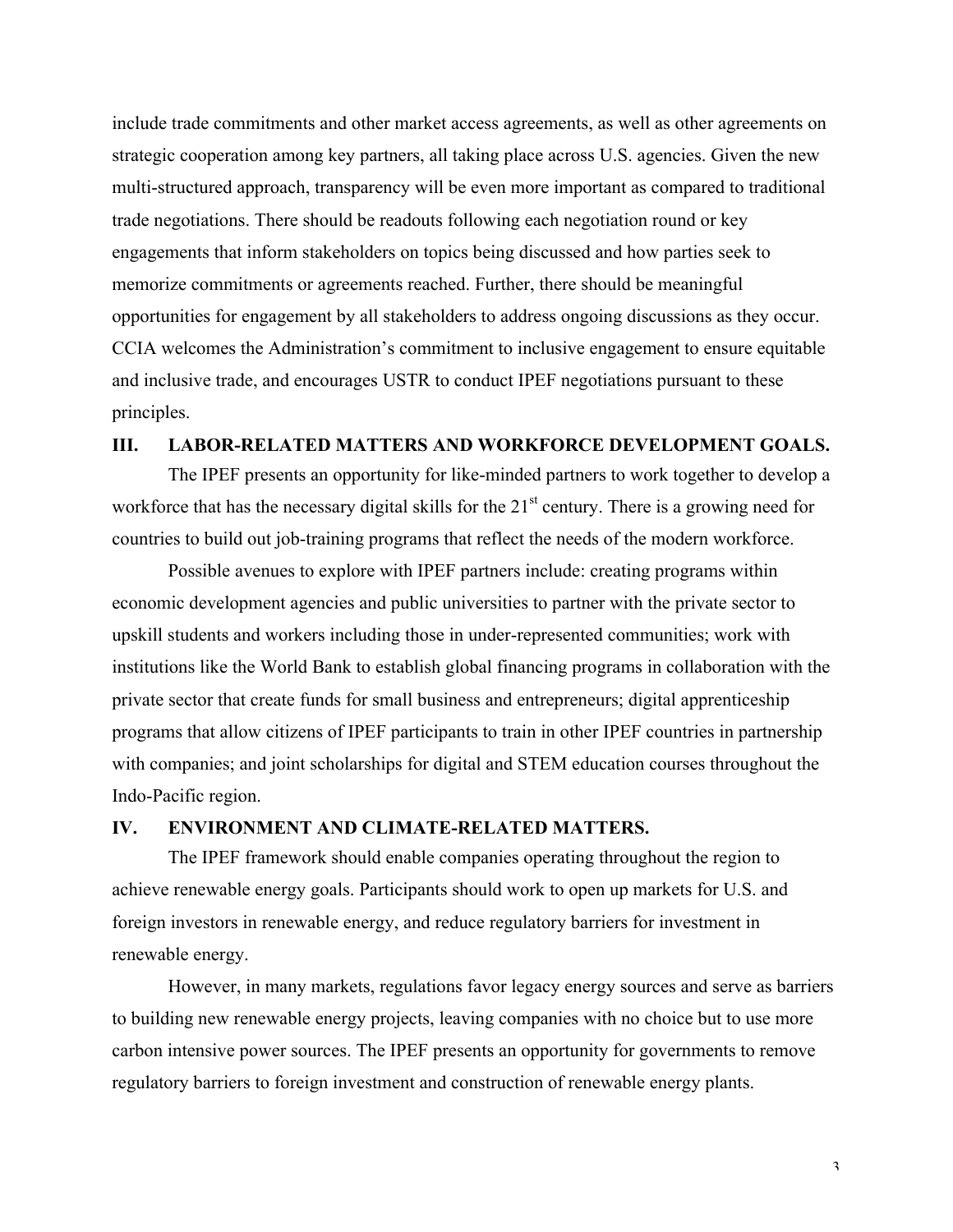Resource recovery of used technology products can also help in reaching climate-related goals. The use of raw materials recovered from these used products can help reduce the need for mining virgin materials, reduce waste, and can also enhance supply chain resiliency by capitalizing on the supply of critical materials already embedded in consumer devices. A current barrier to wider adoption of resource recovery practices is international rules that limit the crossborder movement of used consumer devices and the resources recovered from them. IPEF partners should use this platform to explore options to reduce these barriers, and explore possibilities around establishing "resource recovery lanes" among trusted partners.

# **V. DIGITAL ECONOMY-RELATED MATTERS.**

The Indo-Pacific Region is a key digital market, where the number of Internet users is expected to grow to 3.1 billion by  $2023<sup>6</sup>$ . As such, the digital economy pillar will be a critical component in the IPEF and participants should be ambitious in its goals in pursuing trade rules and further economic cooperation on issues relevant to the digital economy.<sup>7</sup>

In the IPEF, the U.S. should continue to negotiate binding commitments in free trade agreements that pertain to digital trade and cross-border delivery of Internet services.<sup>8</sup> The Digital Trade chapter of USMCA and the U.S.-Japan Digital Trade Agreement represent the gold standard of digital trade provisions, and any agreement on digital trade pursued by the United States should reflect those agreements. It is encouraging that potential IPEF partners have committed to similar rules like those found in the e-commerce chapter of the Comprehensive and Progressive Agreement for Trans-Pacific Partnership, which USMCA draws from, and recently pursued in agreements like the Singapore-Australia Digital Economy Agreement, and Singapore-Korea Digital Economy Agreement.<sup>9</sup> This includes, but is not limited to, commitments enabling cross-border data flows and removing data and other localization requirements, source code protection, and promoting risk-based cybersecurity measures, prohibiting customs duties on

 <sup>6</sup> CSIS, *Filling In the Indo-Pacific Economic Framework* (Jan. 2022), https://csis-websiteprod.s3.amazonaws.com/s3fs-public/publication/220126\_Goodman\_Indo\_Pacific\_Framework.pdf. <sup>7</sup> *See also* Industry Letter to Ambassador Tai, Sept. 10, 2021, *available at*

https://www.itic.org/documents/trade/LettertoAmb.TaionPacificDigitalTradeAgreements\_Final09102021.pdf. <sup>8</sup> The provisions discussed in this section could be included in a specific Digital Trade Chapter, or in other chapter

<sup>&</sup>lt;sup>9</sup> Australia-Singapore Digital Economy Agreement (DEA), Dec. 8, 2020, text available at https://www.dfat.gov.au/trade/services-and-digital-trade/australia-and-singapore-digital-economy-agreement; Press Release, Singapore and the Republic of Korea Conclude Negotiations on a Digital Economy Agreement (Dec. 15, 2021), https://www.mci.gov.sg/pressroom/news-and-stories/pressroom/2021/12/singapore-and-the-republic-ofkorea-conclude-negotiations-on-a-digital-economy-agreement.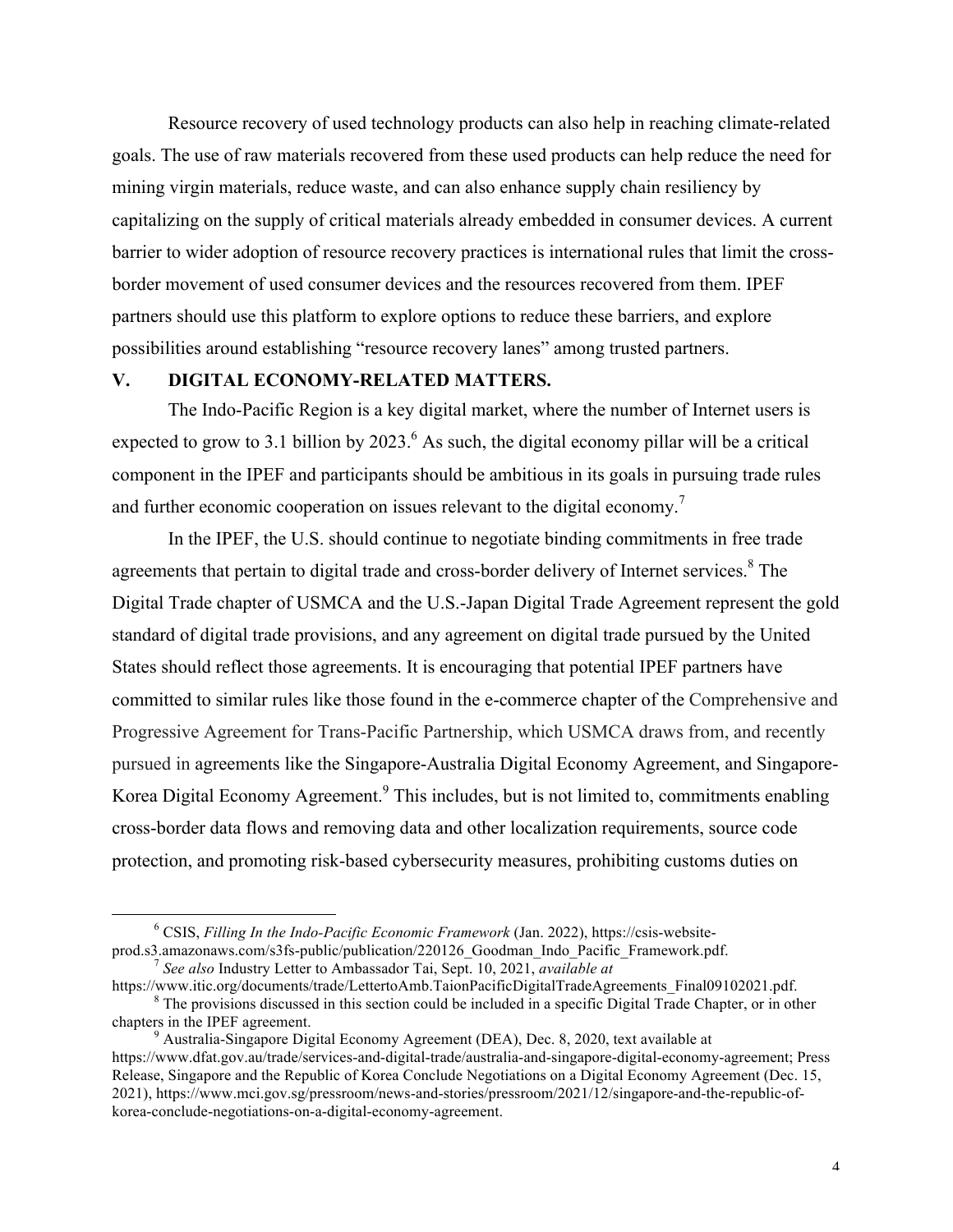electronic transmission, promoting use of international technology standards, ensuring nondiscriminatory treatment of digital products, and ensuring open government data in machinereadable formats.

Strong digital economies also benefit substantially from a balanced intellectual property regime and online enforcement mechanisms that enable stakeholders to address infringement. In addition to strong copyright protection, limitations and exceptions like the fair use doctrine have been central to U.S. success, and contribute substantially to the U.S. economy and U.S. exports.<sup>10</sup> To the extent that the IPEF addresses copyright issues in the digital pillar, the U.S. should continue to uphold commitments included in the Intellectual Property chapters of its FTAs.

### **a. Enabling cross-border data flows and trust in digital services.**

These negotiations present an opportunity to further enable digital trade and the U.S. should be ambitious in its negotiating objectives with respect to data flows and localization barriers. Cross-border data flows are critical to digital trade, and forced localization mandates make it difficult for U.S. exporters to expand into new markets. Studies have found that "for many countries that are considering or have considered forced data localization laws, local companies would be required to pay 30-60% more for their computing needs than if they could go outside the country's borders."11 Another study found that the impact of recently proposed or enacted data localization legislation on GDP is "substantial" in seven countries.<sup>12</sup> Recent analysis from the OECD has revealed an increasing level of restrictiveness for digitally-enabled services in part due to restrictions on cross-border movement of data.<sup>13</sup> Cross-border data flows are the lifeblood of global digital trade and by extension the array of industries that increasingly rely on the Internet to compete in the global marketplace. In the U.S. the productivity gains and efficiencies enabled by data flows have boosted the economy by hundreds of billions of dollars.<sup>14</sup>

<sup>&</sup>lt;sup>10</sup> Andrew Szamosszegi & Mary Ann McCleary, *Fair Use in the U.S. Economy* (Capital Trade, Inc. 2017), https://www.ccianet.org/wp-content/uploads/2017/06/Fair-Use-in-the-U.S.-Economy-2017.pdf.

<sup>&</sup>lt;sup>11</sup> Leviathan Security Group, *Quantifying the Cost of Forced Localization* (2014), *available at* https://static1.squarespace.com/static/556340ece4b0869396f21099/t/559dad76e4b0899d97726a8b/1436396918881/<br>Quantifying+the+Cost+of+Forced+Localization.pdf.

<sup>&</sup>lt;sup>12</sup> Matthias Bauer *et al., The Costs of Data Localization* (ECIPE 2014), *available at* http://www.ecipe.org/wpcontent/uploads/2014/12/OCC32014 1.pdf (finding that the GDP was reduced in the following countries with data localization policies: Brazil (-0.2%), China (-1.1%), EU (-0.4%), India (-0.1%), Indonesia (-0.5%), Korea (-0.4%),

and Vietnam (-1.7%)).<br><sup>13</sup> OECD Services Trade Restrictiveness Index: Policy Trends up to 2020, *available at*<br>https://issuu.com/oecd.publishing/docs/oecd-stri-policy-trends-up-to-2020?fr=sNmVlNzYxOTI3Mw.

<sup>&</sup>lt;sup>14</sup> Joshua Meltzer. *Data and the Transformation of International Trade*, BROOKINGS INSTITUTION (Mar. 6, 2020), https://www.brookings.edu/blog/up-front/2020/03/06/data-and-the-transformation-of-international-trade/.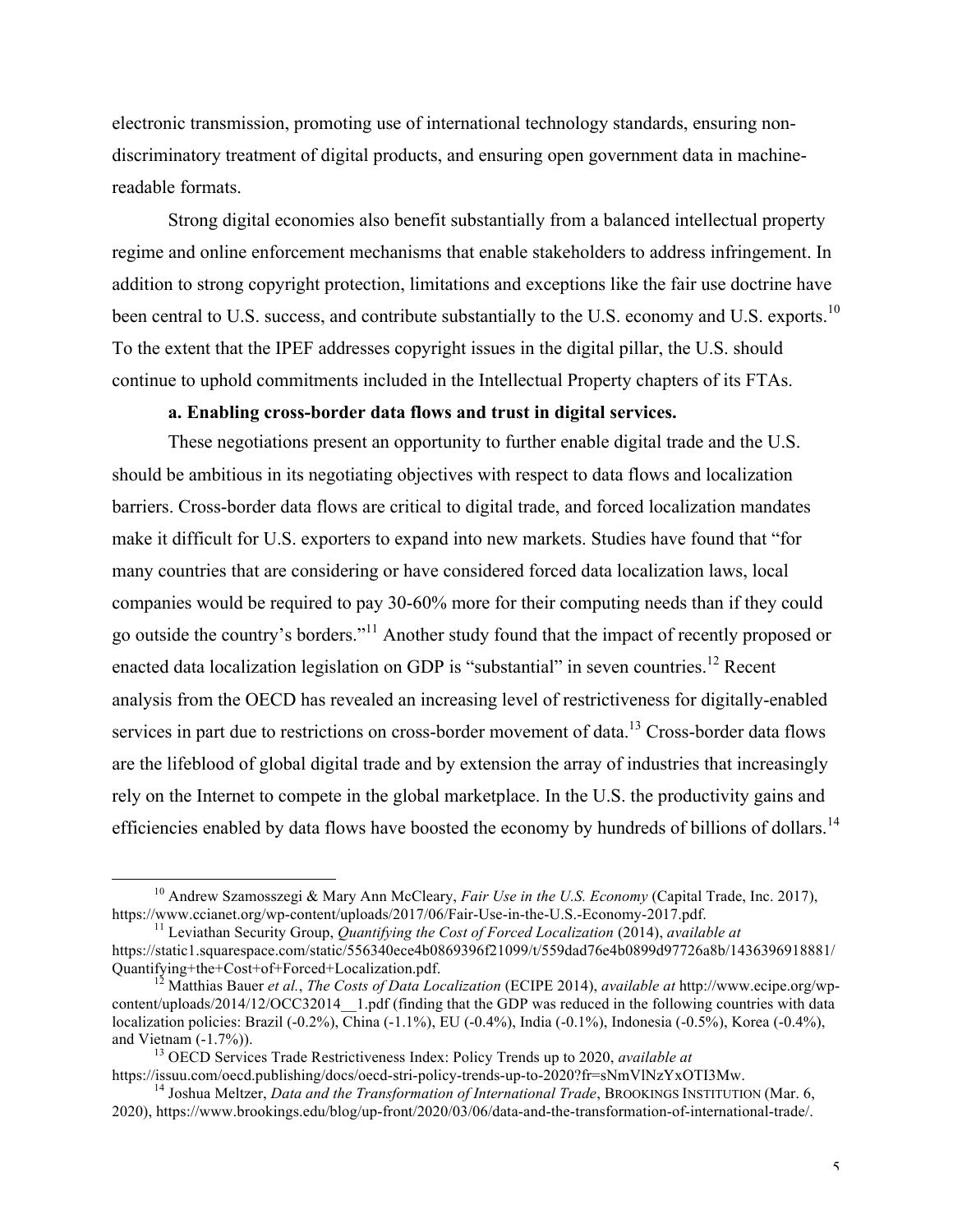With an uptick in data-related barriers in recent years, trade discussions and clear rules are critical to ensure that any restrictions are consistent with existing international obligations and are targeted in a manner that does unreasonably limit legitimate cross-border trade.<sup>15</sup> Policies that restrict data flows, either directly through explicit data and infrastructure localization requirements, or indirectly for national security or other purposes, negate the productivity gains and efficiencies enabled by Internet platforms and cloud computing.

The United States should pursue rules that prohibit governments from interfering with data flows or the exchange of information online, and prohibit regulations or standards that condition market access, procurement, or qualification for certain standards based on nationality of ownership, location of corporate headquarters, or size of company. Specifically, rules should prohibit governments from imposing data localization or local presence requirements on data controllers or processors, as well as linking market access and/or commercial benefits to investment in or use of local infrastructure. To the extent possible, these prohibitions should apply to both explicit and indirect measures to keep data in a particular country. Articles 19.11 and 19.12 of the USMCA Digital Trade chapter represent the strongest rules in trade agreements in force pertaining to cross-border data flows and localization prohibitions. USTR should aim to secure text in the IPEF trade pillar that reflects these commitments.

Trust in the cross-border delivery of these services is critical. Without adequate privacy protections and security in digital communications, governments may continue to enact restrictions on cross-border services citing perceived risks. Privacy and consumer protections and trade rules should work in tandem to further goals of initiatives including the "data free flow with trust" launched by heads of governments under Japan's G20 leadership in 2019.

To that end, IPEF countries should prioritize development of national privacy legislation that set clear rules on the use of personal data domestically, promote the adoption of bilateral and multilateral agreements on government access to data such as those being pursued by the  $OECD<sup>16</sup>$ , and commit to codify into domestic law protections for valid basis for transfer of personal data such as the APEC Cross-Border Privacy Rules.

<sup>&</sup>lt;sup>15</sup> Examples of these barriers are documented in CCIA's Comments to USTR for the preparation of the annual National Trade Estimates Report, available at https://www.ccianet.org/library-items/ccia-comments-for-2022-nte/. <sup>16</sup> *See* OECD, Government access to personal data held by the private sector: Statement by the OECD

Committee on Digital Economy Policy (Dec. 2020), https://www.oecd.org/digital/trusted-government-accesspersonal-data-private-sector.htm.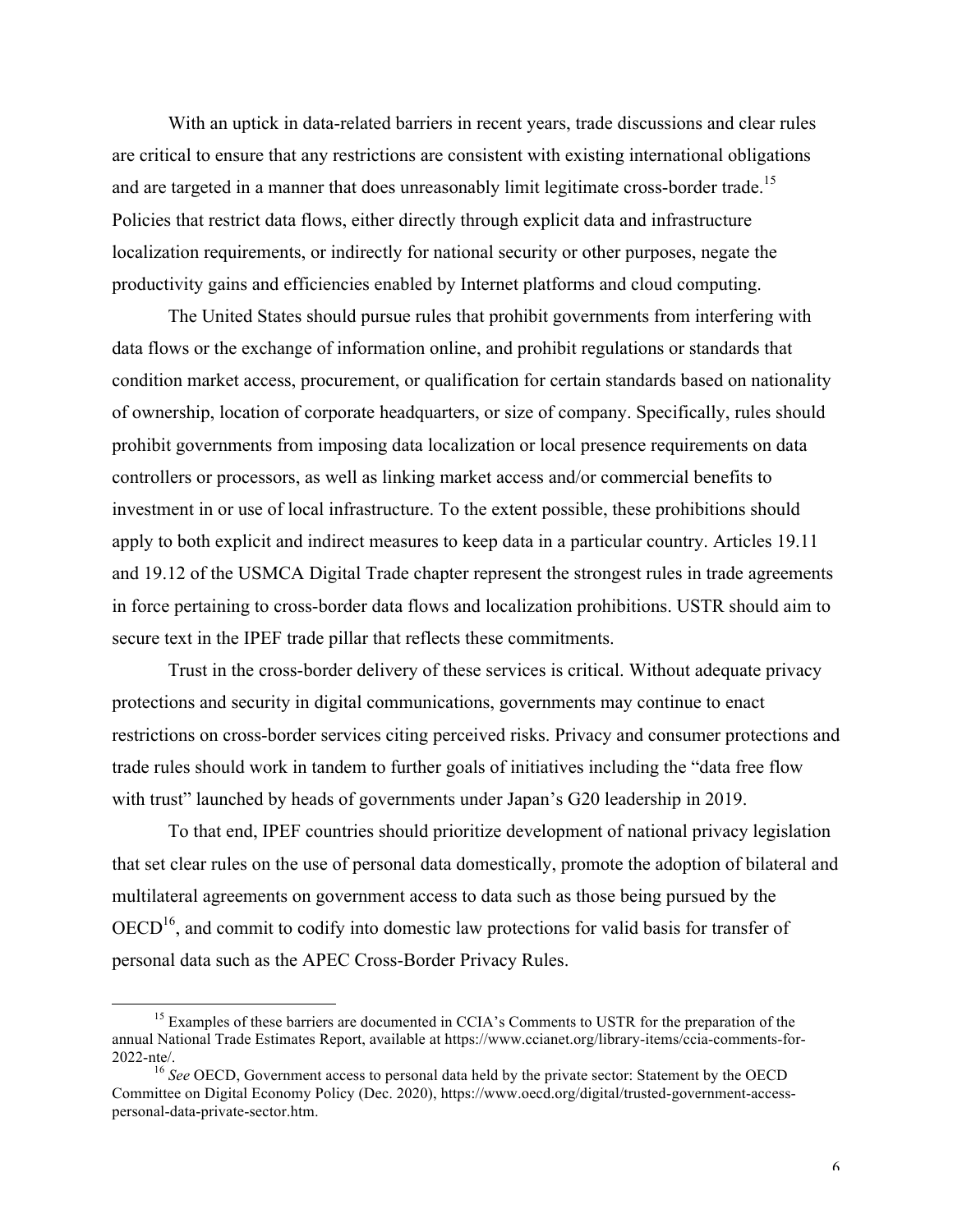#### **b. Prohibition on customs duties for electronic commerce.**

Imposing customs requirements on purely digital transactions creates significant and unnecessary compliance burdens on nearly all enterprises, including small and medium-sized enterprises (SMEs). There would need to be several requirements created that would accompany such an approach, many of which would be extremely difficult to comply with. For instance, data points required for compliance include the description of underlying electronic transfer, enddestination of the transmission, value of transmission, and the country of origin of the transmission — all of which do not exist for most electronic transmissions, especially in the cloud services market.

The moratorium on imposing customs duties for electronic transmissions<sup>17</sup> has been key to the development of global digital trade and shows the international consensus with respect to the digital economy, reflected in the number of commitments made in free trade agreements among multiple leading digital economies. Permanent bans on the imposition of customs duties on electronic transmissions are also a frequent item in trade agreements around the world. This includes, but is not limited to, Article 14.3 of the Comprehensive and Progressive Agreement for Trans-Pacific Partnership (CPTPP),<sup>18</sup> Article 19.3 of the U.S.-Mexico-Canada Agreement (USMCA), $^{19}$  and Article 8.72 of the EU-Japan Economic Partnership Agreement.<sup>20</sup>

The United States should continue to advocate for the permanent ban on the imposition of customs duties on electronic transmissions in the IPEF, and continue to discourage countries from including electronic transmission in their domestic tariff codes.

#### **c. Online content regulations and addressing state-censorship practices.**

Censorship and denial of market access for foreign Internet services has long been the case in restrictive markets like China, but it is becoming increasingly common in emerging digital markets as well as some traditional large trading partners, and accomplished through

<sup>&</sup>lt;sup>17</sup> The 2nd Ministerial Conference of the World Trade Organization in 1998 produced the Declaration of Global Electronic Commerce which called for (1) the establishment of a work program on e-commerce and (2) a moratorium on customs duties on electronic transmission. The moratorium has been renewed at every Ministerial since that time.<br><sup>18</sup> Final Text of Comprehensive and Progressive Agreement for Trans-Pacific Partnership, signed Mar. 8,

<sup>2018,</sup> https://www.mfat.govt.nz/assets/Trans-Pacific-Partnership/Text/14.-Electronic-Commerce-Chapter.pdf.<br><sup>19</sup> Final Text of U.S.-Mexico-Canada Agreement, signed Nov. 30, 2018,<br>https://ustr.gov/sites/default/files/files/ag

 $\frac{20 \text{ Final Text of Agreement Between EU and Japan for Economic Paritnership}}{20}$ 

http://trade.ec.europa.eu/doclib/docs/2018/august/tradoc\_157228.pdf#page=185.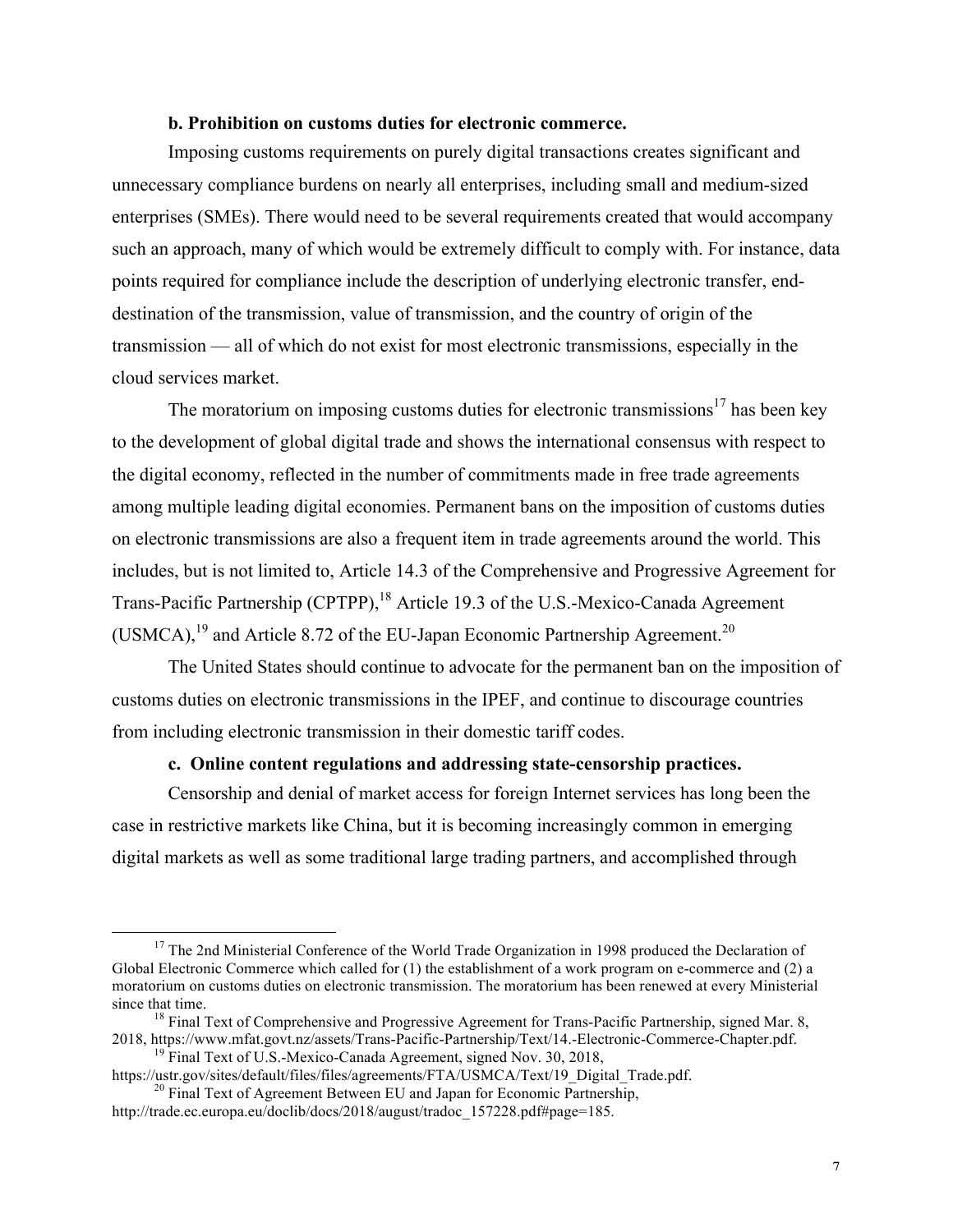different tools and methods.<sup>21</sup> The U.S. International Trade Commission released its report on foreign censorship policies in January 2022 and detailed how extensive these practices have become, noting that:

The consequences of censorship-related policies and practices can be significant for U.S. firms, especially U.S.-based content producers and digital services firms, as they may restrict trade, impede market access, increase operational costs and reputational risks, or discourage foreign direct investment.<sup>2</sup>

IPEF partners should work together to address rising digital authoritarianism and statecensorship practices that pose threats to the open Internet and freedom of expression around the world. Because the business community has a limited technical capacity to assess and respond to interference with cross-border flow of services, products, and information by nation-states, allied governments have a critical role to play in partnering with technology companies and leading in the defense of Internet freedom and open digital trade principles.

Countries should affirm commitments under Article 19 of the International Covenant on Civil and Political Rights as they apply to defending free expression online. IPEF should include clear commitments to refrain from blocking or restriction access to lawful online content, digital services, and infrastructure underlying Internet delivery.

Government-imposed restrictions of digital services and online content can take multiple forms, and the risks associated with each method or regulatory framework providing for censorship methods can vary greatly.<sup>23</sup> For example, some types of content restrictions may be reasonable and legally permissible in certain contexts, but may result in overbroad removals of user speech if attached to filtering or monitoring requirements. Other trade concerns arise where content policies are not applied equally to both domestic and foreign websites. Furthermore, an increasing number of content restrictions do not comply with World Trade Organization (WTO) principles of transparency, necessity, minimal restrictiveness, and due process to affected parties.

<sup>&</sup>lt;sup>21</sup> Examples of these barriers are documented in CCIA's Comments to USTR for the preparation of the annual National Trade Estimates Report, available at https://www.ccianet.org/library-items/ccia-comments-for-

<sup>&</sup>lt;sup>22</sup> U.S. INT'L TRADE COMM'N, *Foreign Censorship, Part 1: Policies and Practices Affecting U.S. Businesses* (Feb. 2022), *available at* https://www.usitc.gov/publications/332/pub5244.pdf at 21. <sup>23</sup> *See,* U.S. INT'L TRADE COMM'N, *Foreign Censorship, Part 1: Policies and Practices Affecting U.S. Businessess*;

Testimony of the Center for Democracy & Technology Before Senate Finance Committee, *available at* https://cdt.org/wp-content/uploads/2022/03/CDT-Emma-Llanso-Senate-Finance-Committee-Testimony-15-March-2022.pdf at 5-6; Comments of CCIA, U.S. ITC Investigation No. 332-585: Foreign Censorship Part 1: Policies and Practices Affecting U.S. Businesses, https://www.ccianet.org/wp-content/uploads/2021/07/CCIA-Comments-USITC-Censorship-Trade-Barriers.pdf.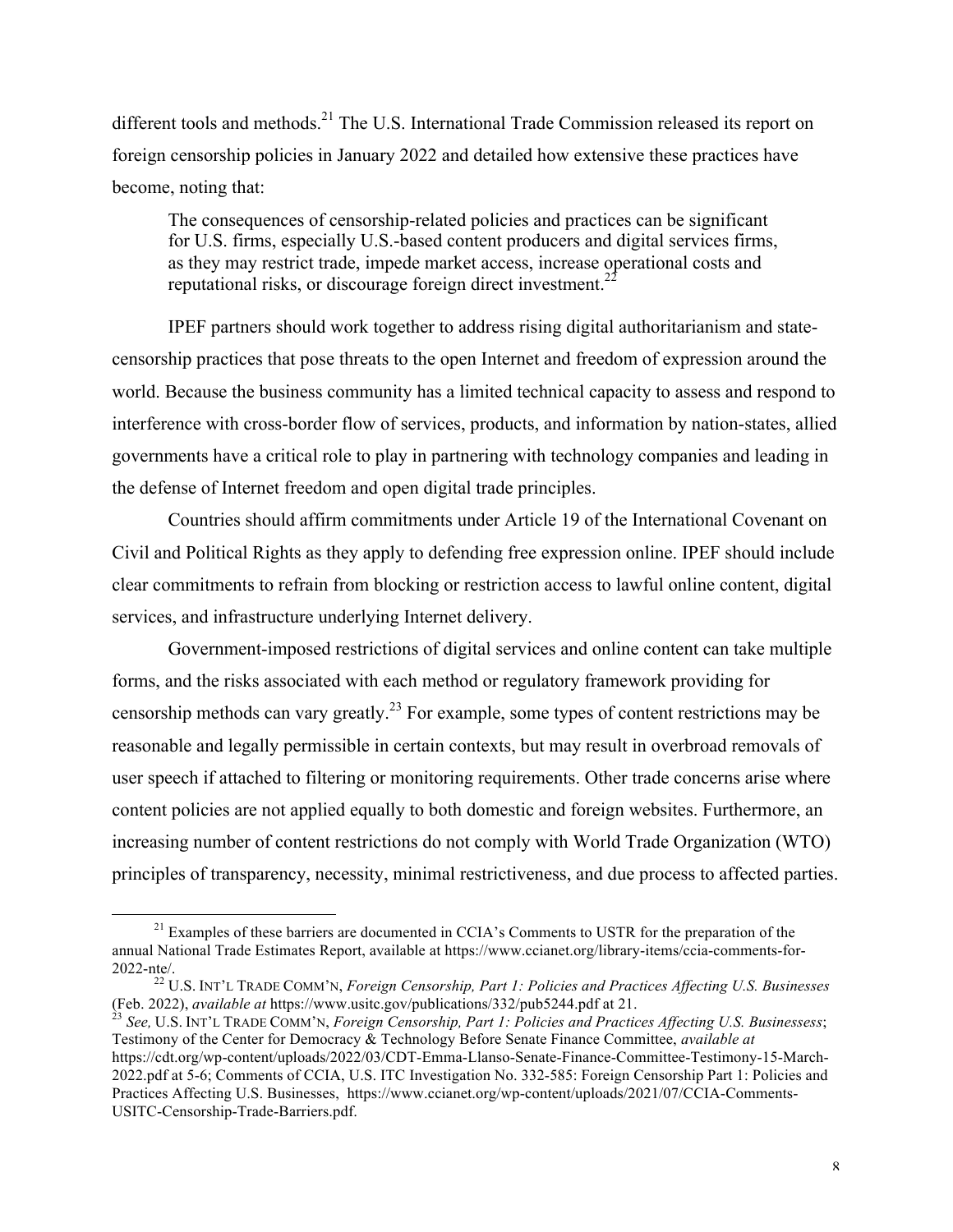Internet services recognize the importance of ensuring user trust and safety and have significantly increased resources to ensure that their services remain spaces for free expression, that users comply with their terms of service, and that illegal and harmful content that violates their terms of service is identified and removed. But the expanding array of emerging content regulatory frameworks often have the impact of making it harder, rather than easier, for U.S. Internet companies to strike the right balance between promoting free expression and taking action against dangerous content.

Trade rules should be modernized in a manner that promotes liability rules that are consistent, clear, and work for Internet companies of all stages of development to encourage the export of Internet services. Doing so enables Internet exporters to establish comprehensive practices to proactively address harmful content and behavior that violates terms of service, while enabling open discourse online.<sup>24</sup> These commitments should work in tandem with commitments on good regulatory practice and additional global standards on content removal that ensure due process, oversight, and accountability.

# **d. Securing digital communications and devices.**

Providers of digital devices and services continue to improve the security of their platforms through the deployment of technologies that safeguard the communications and commercial transactions that they enable. Strong encryption has been increasingly enabled on now-ubiquitous smartphones and deployed end-to-end on consumer-grade communications services and browsers. Encrypted devices and connections protect users' sensitive personal and financial information from bad actors who might attempt to exploit that information.

Many countries, at the behest of their respective national security and law enforcement authorities, have passed laws that mandate access to encrypted communications. Often the relevant provisions are not explicit, but mandate facilitated access, technical assistance, or compliance with otherwise infeasible judicial orders. Other versions require access to or transfer of source code as a condition of allowing technology imports. Other recent measures impose "traceability" requirements that undermine encryption measures, like those included in India's

<sup>&</sup>lt;sup>24</sup> USMCA text provides a basis for these safeguards, while also making clear that these provisions are subject to GATS exceptions and enable countries to legislate in the protection of public interests.USMCA, *supra* note 4 at art. 19.17. These provisions are consistent with U.S. law and will ensure that companies can continue to take steps to proactively remove objectionable content.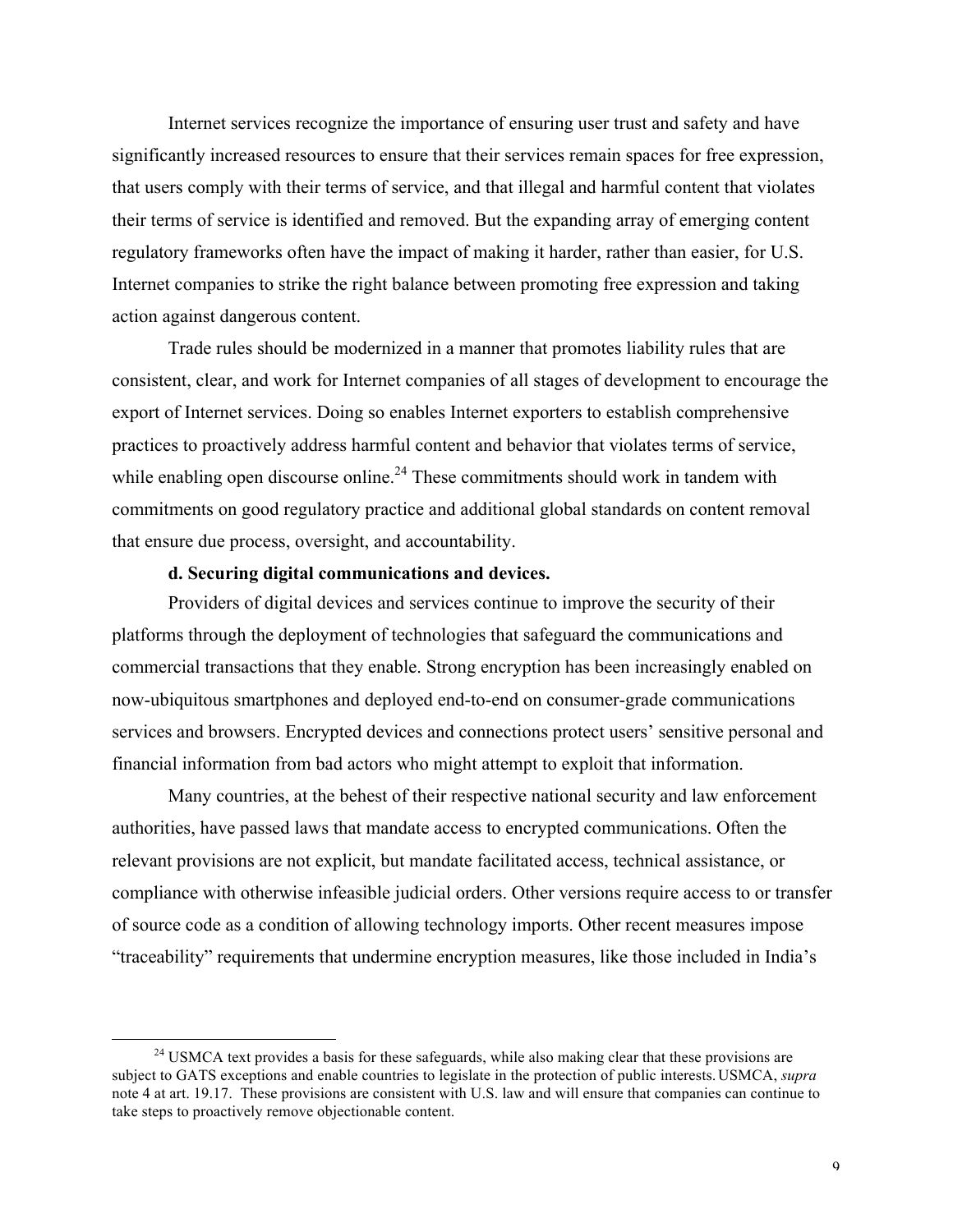2020 IT Act (Intermediary Rules) Amendments.<sup>25</sup> Such exceptional access regimes run contrary to the consensus assessments of security technologists because they are technically and economically infeasible to develop and implement.<sup>26</sup> Companies already operating in countries that have or are considering anti-encryption or source code access laws will be required to alter global platforms or design region-specific devices, or face fines and shutdowns for noncompliance. Companies that might have otherwise expanded to these markets will likely find the anti-encryption or facilitated access requirements to be barriers to entry.

The United States should continue efforts to promote regulatory cooperation and international standards for securing products and services. The IPEF should contain commitments to promote encrypted devices and connections. Specifically, the IPEF should prevent countries from compelling manufacturers or suppliers to use a particular cryptographic algorithm or to provide access to a technology, private key, algorithm specification, or other cryptographic design details. Similarly, IPEF should prohibit governments from conditioning market access, with appropriate exceptions, on their ability to demand access to cryptographic keys or source code. Additionally, the IPEF should include commitments for partners to pursue risk-based cybersecurity measures, as it is the more effective approach in comparison to prescriptive regulation. IPEF partners should pursue cooperative approaches to cybersecurity and incident responses, including sharing of information and best practices.

### **e. Fostering innovation in emerging technologies.**

Emerging technologies such as artificial intelligence (AI) and machine learning, as well as quantum computing, increasingly impact cross-border trade, and trade rules increasingly govern the development and growth of these technologies. To continue to use and export AI and other emerging technologies, businesses and users need a trade framework that allows them to move data and infrastructure safely across borders while ensuring that other countries will not misuse legal systems to impede the growth of new technologies. This will enable use of emerging technologies in addressing global challenges such as public health, humanitarian assistance, and disaster response.

<sup>&</sup>lt;sup>25</sup> The Information Technology (Intermediary Guidelines and Digital Media Ethics Code) Rules,  $2021$ , *available at* https://prsindia.org/billtrack/the-information-technology-intermediary-guidelines-and-digital-media-

 $^{26}$  Harold Abelson, et al., Keys Under Doormats: Mandating insecurity by requiring government access to all data and communications, MIT Computer Science and Artificial Intelligence Laboratory Technical Report, July 6, 2015, http://dspace.mit.edu/bitstream/handle/1721.1/97690/MIT-CSAIL-TR-2015-026.pdf.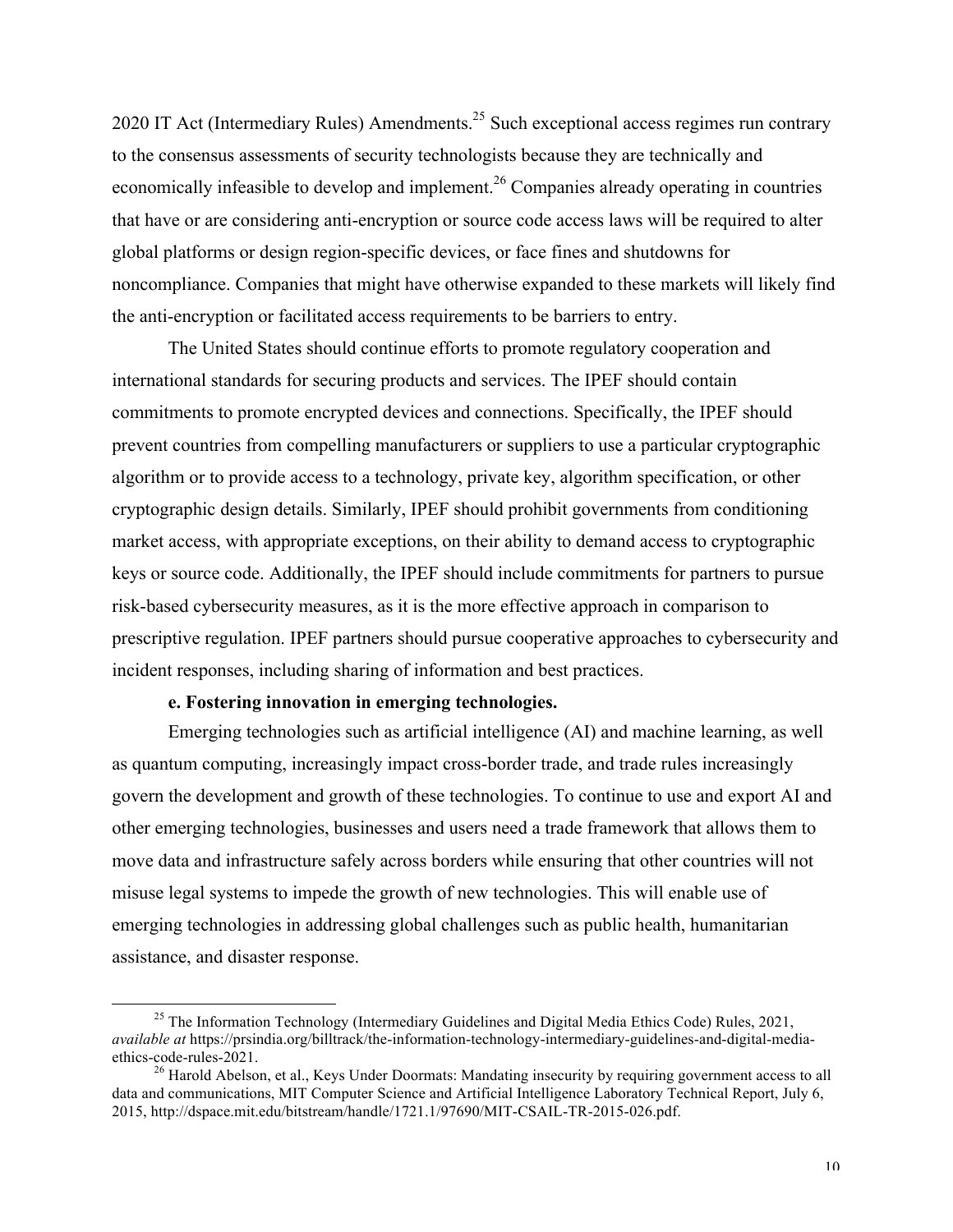Trade rules that can facilitate the responsible cross-border growth of AI technologies include those on enabling cross-border data flows and removing localization requirements; encouraging governmental investment in and release of open data; identifying and sharing best practices for the responsible use of AI; cooperation and public-private collaboration on AI; and the adoption of innovation-oriented copyright rules that enable machine analysis of data. In addition, to ensure substantive convergence and avoid the potential for discriminatory outcomes, the U.S. and its Indo-Pacific trading partners should agree to avoid adopting any measures that violate national treatment rules or give less favorable treatment to AI products or applications than they give to like products or applications without an AI component.

As a matter of good regulatory practice, the development and implementation of AI regulations should include: adopting a risk-based approach, including transparent processes for assessing, managing, and mitigating risks associated with specific AI applications; assessing whether potential risks can be mitigated or addressed using existing instruments and regulatory frameworks; considering whether any new or proposed regulation is proportionate in balancing potential harms with economic and social benefits; employing risk management best practices, including considering the risk-substitution impact of a specific AI application against a scenario where that application has not been deployed but baseline risks remain in place; and promoting the development of voluntary consensus standards to manage risks associated with AI applications in a manner that is adaptable to the demands of dynamic and evolving technologies.

In addition to trade rules, IPEF countries should work together to facilitate research and development of new applications of AI to address shared challenges; facilitate dialogues among all stakeholders including governments, civil society, academic, and the private sector on best regulatory practices; and pursue joint discussions on the responsible and ethical use of AI.

### **f. Following global practices on Internet access and interconnection policies.**

Countries participating in the IPEF should work to protect the interoperable and interconnected nature of the global Internet architecture that enables cross border data flows, support principles of non-discrimination and market access to telecommunications networks, and enable stakeholders to negotiate the nature of services to be delivered across the network on a commercial basis.

There are recent legislative proposals that have threatened this approach by attempting to regulate interconnection charges between Internet service providers (ISP) and content providers,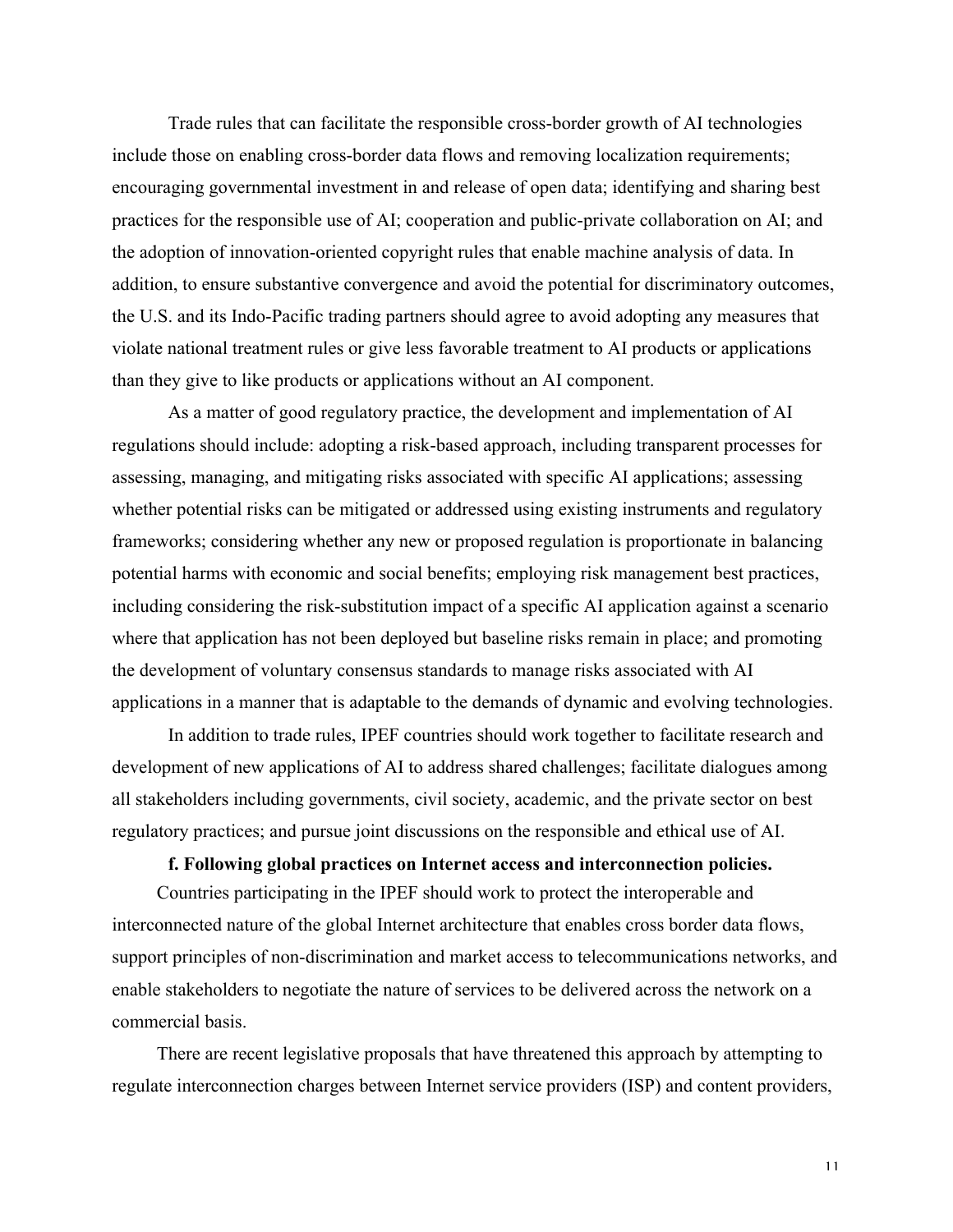and risk creating significant barriers to cross-border data flows by taxing the delivery of online content.<sup>27</sup> Globally, the business practice on Internet interconnection is for content providers and ISPs to enter into agreements through autonomous negotiations. An OECD paper found that 99.5% of interconnections are made without written contracts, and "the Internet model of traffic exchange has produced low prices, promoted efficiency and innovation, and attracted the investment necessary to keep pace with demand." IPEF countries should ensure that Internetbased telecommunications service providers seeking to exchange of traffic with content and application providers, and vice versa, are able to negotiate with the other party on a voluntary and commercial basis, and that access to domestic telecommunications network should be on reasonable and non-discriminatory terms.28

# **g. Avoiding unilateral and discriminatory taxation rules.**

International trade requires a consistent and predictable international tax system, and tax measures play a significant role on global competitiveness of U.S. companies.

On October 8, 2021, the Statement on a Two-Pillar Solution to Address the Tax Challenges Arising from the Digitalization of the Economy was released outlining the agreedupon framework for global corporate tax reform.<sup>29</sup> Pursuant to this commitment, all countries that have agreed to this framework cannot introduce any new unilateral measures and CCIA urges countries to abandon any national plans to implement national digital taxes and encourages policymakers to continue work on swift implementation of the global framework.

IPEF partners should continue efforts to implement this multilateral solution, and should commit to avoid any digital taxation measures that are discriminatory in nature and contravene long-standing principles of international taxation.

 <sup>27</sup> *See* Hudson Institute, A Harmful Step for the Internet in Korea (Jan. 11, 2022), https://www.hudson.org/research/17470-a-harmful-step-for-the-internet-in-korea; *see also* Son Ji-hyoung, *GSMA to press streaming platforms on network cost-sharing: KT CEO*, KOREA

HERALD (Mar. 2, 2022), http://www.koreaherald.com/view.php?ud=20220302000769.<br><sup>28</sup> U.S.-Korea FTA Article 14.2. <sup>29</sup> OECD G20/Base Erosion and Profit Shifting Project, Statement on a Two-Pillar Solution to Address to the Tax Challenges Arising from the Digitalization of the Economy (Oct. 8, 2021),

https://www.oecd.org/tax/beps/statement-on-a-two-pillar-solution-to-address-the-tax-challenges-arising-from-thedigitalisation-of-the-economy-october-2021.pdf (stating "The Multilateral Convention (MLC) will require all parties to remove all Digital Services Taxes and other relevant similar measures with respect to all companies, and to commit not to introduce such measures in the future. No newly enacted Digital Services Taxes or other relevant similar measures will be imposed on any company from 8 October 2021 and until the earlier of 31 December 2023 or the coming into force of the MLC. The modality for the removal of existing Digital Services Taxes and other relevant similar measures will be appropriately coordinated.").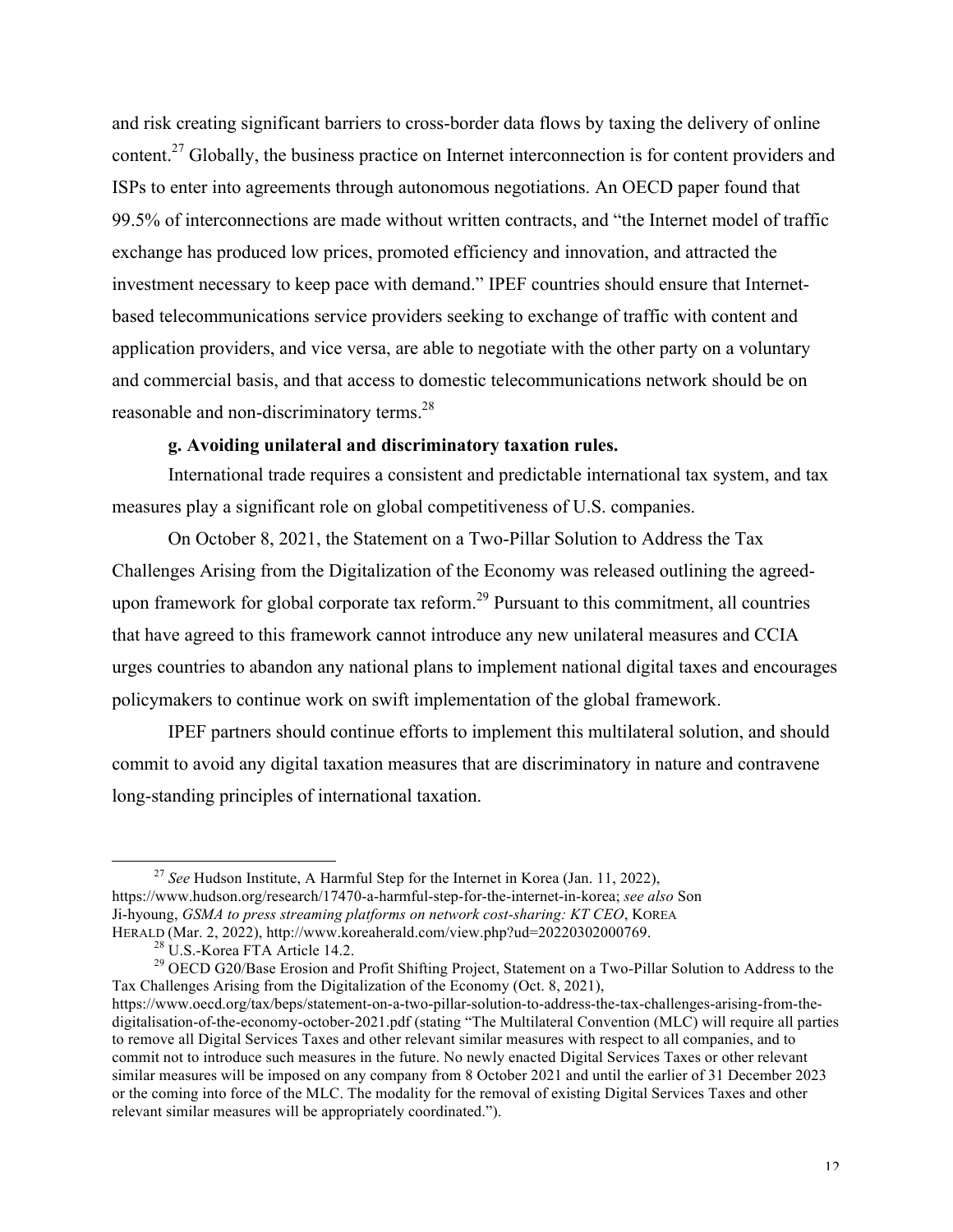#### **h. Addressing technical barriers to trade.**

The Administration has limited the discussion of technical barriers to trade under the IPEF to the agriculture sectors. However, U.S. technology exporters face growing number of non-tariff measures such as technical regulations, conformity assessment practices, and standards-based measures. As noted elsewhere in these comments, adoption of global standards is critical to ensuring regulatory coherence and avoiding country-specific standards that deter market entry. Some U.S. cloud service providers (CSPs) have been unable to serve the public sector due to onerous security certification requirements that deviate from internationally accepted standards and make it impossible for CSPs to comply without creating a market-unique product, including physically segregating facilities for exclusive use for government-owned customers and onshoring data. The adoption of country-specific standards creates de facto trade barriers for U.S. companies and raises the costs of cutting-edge technologies for consumers and enterprises.

In the IPEF, the United States should (1) pursue commitments like those outlined in USMCA Chapter 11 on addressing technical barriers to trade; and (2) pursue commitments to follow good regulatory practices as detailed in Section VI of these comments in the development of standards, regulations, and conformity assessment procedures for services.

# **i. Non-discriminatory approach to cybersecurity certification.**

Cybersecurity is essential as countries across the Indo-Pacific regions work to advance their digital transformation goals for their government, their economies, and their societies. However, there is a growing trend of governments using cybersecurity certification requirements to discriminate against foreign technology companies, particularly in the cloud sector. As noted previously, some countries in the Indo-Pacific region require government agencies, state-owned entities, and even critical infrastructure companies to select only from vendors with a national cybersecurity certification, which foreign companies are unable to meet. As part of the digital component in the IPEF, the United States should secure binding commitments from trading partners to adopt a risk-based approach to cybersecurity certifications, as well as to treat foreign companies no less favorably than local companies in the cloud sector, and specifically to agree that cybersecurity certification eligibility should not be conditioned on nationality of ownership of a cloud company seeking such certification.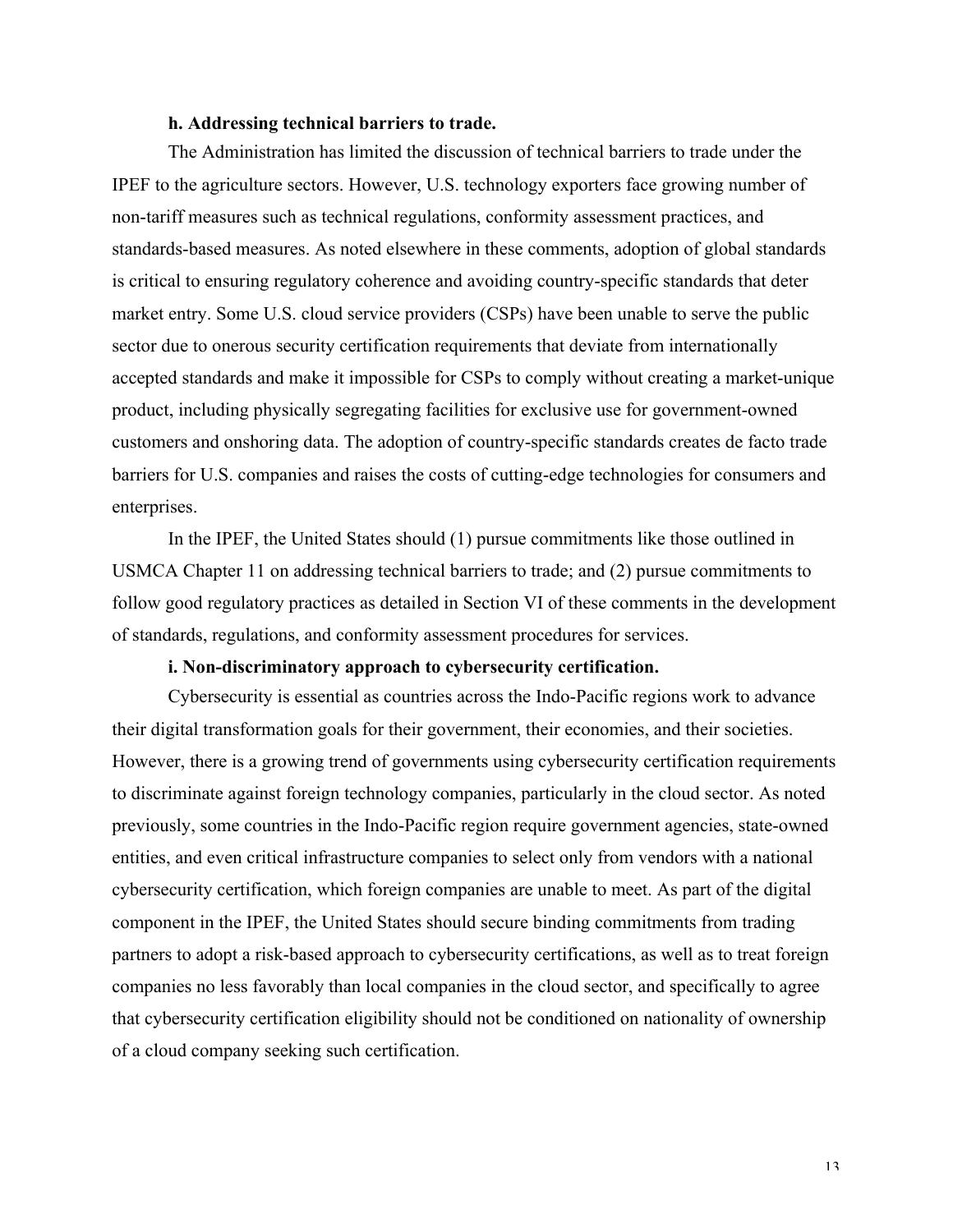### **j. Provisions to enable trade in electronic services.**

Electronic payment (e-payment) systems which are interoperable across borders are critical in enabling the growth of cross-border digital trade. Trade policy can help drive the development of cross-border e-payment systems through commitments on the free flow of data including financial services data, promoting interoperability through international standards, and encouraging open innovation and competition through the adoption of open e-payment models such as real-time payments (RTP) systems and encouraging open application programming interfaces (APIs) to allow all e-payment service providers to compete.

Additionally, the United States should use the IPEF to pursue provisions on electronic signature, electronic authentication, paperless trading, and other best practices often included in trade agreements.

# **k. Copyright rules for emerging technologies.**

A flexible copyright regime is necessary for the continued growth of the digital economy. Principles such as fair use are cornerstone of U.S. copyright law, and industries that rely on this right are a significant contributor to the U.S. economy and exports. CCIA released a report in 2017 on the economic contribution of fair use industries which found that these industries account for 16 percent of the U.S. economy and generate \$5.6 trillion in annual revenue.<sup>30</sup> Fair use is also critical to activities central to new areas of innovation and cutting-edge technology such as artificial intelligence and text and data mining. $31$ 

A balanced copyright regime with appropriate limitations and exceptions is also what Congress intended when it granted prior Trade Promotion Authority (TPA) in 2015. TPA provides that the principal negotiating objectives of the United States should include promoting intellectual property in a way that facilitates legitimate digital trade.<sup>32</sup> Committee reports from both chambers of Congress contained identical language elaborating on this mandate, specifically recognizing that trade agreements should "foster an appropriate balance in copyright systems, inter alia by means of limitations and exceptions consistent with the internationally

<sup>&</sup>lt;sup>30</sup> *Id.* <sup>31</sup> European Alliance for Research Excellence, *The Global AI Race* (June 2018), http://eare.eu/assets/uploads/2018/06/Global-AI-Race.pdf.

<sup>&</sup>lt;sup>32</sup> Section 102(b)(5)(A)(ii) of the Bipartisan Congressional Trade Priorities and Accountability Act of 2015.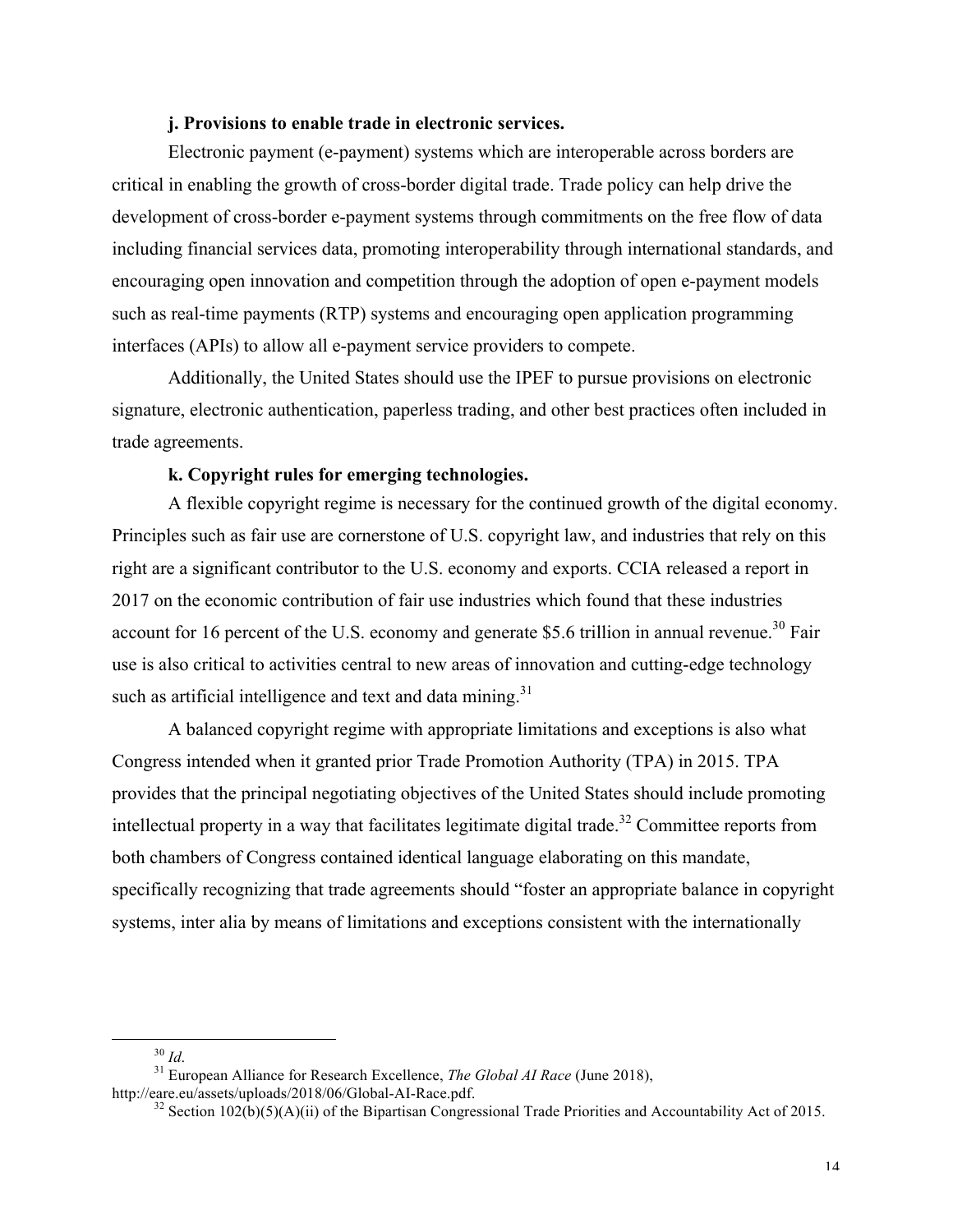recognized 3-step test."<sup>33</sup> USTR has also noted that the United States "seeks . . . the commitment of our free trade agreement partners to continuously seek to achieve an appropriate balance in their copyright systems, including through copyright exceptions and limitations."<sup>34</sup>

Additionally, mandated technological protection measures (TPMs) are a frequent inclusion in U.S. trade agreements. Corresponding statutory exceptions to these anticircumvention measures are a critical component of these provisions. Consistent with USMCA, any TPM provision should include exceptions to anti-circumvention that are consistent with 17 U.S.C. § 1201, including § 1201(f) on reverse engineering and interoperability, in providing limitations and exceptions to TPMs.<sup>35</sup>

To the extent copyright considerations are included in the IPEF trade discussions, including in the digital trade pillar, the United States should secure commitments that reflect U.S. law and that will foster innovation in emerging technologies.

# **l. Online copyright enforcement for digital services.**

Intermediary liability protections for Internet service providers, such as the framework in Section 512 of the Digital Millennium Copyright Act, have been critical to growing the U.S. digital economy by providing business certainty to U.S. investors and innovators.<sup>36</sup> U.S. trade policy has long reflected domestic copyright principles by including necessary intermediary protections for online services in trade agreements dating back to  $2003$ <sup>37</sup> USMCA continues this tradition, drawing directly upon Title 17 of the U.S. Code.<sup>38</sup> Ensuring these protections are included in trade agreements is also consistent with Congressional intent under prior TPA.<sup>39</sup>

 <sup>33</sup> S. REP. NO. 114-42, at 17 (2015), *available at* https://www.congress.gov/114/crpt/srpt42/CRPT-114srpt42.pdf; H. REP. NO. 114-100, at 45 (2015), *available at* https://www.congress.gov/114/crpt/hrpt100/CRPT-

<sup>&</sup>lt;sup>34</sup> OFFICE OF THE U.S. TRADE REP., *The Digital 2 Dozen* (2017), https://ustr.gov/sites/default/files/Digital-2-Dozen-Updated.pdf.<br><sup>35</sup> USMCA, at art. 20.H.11.

<sup>&</sup>lt;sup>36</sup> Matthew Le Merle *et al., The Impact of Internet Regulation on Early Stage Investment* (Fifth Era 2014), http://www.fifthera.com/s/Fifth-Era-report-lr.pdf.

<sup>&</sup>lt;sup>37</sup> See U.S.-Austl. Free Trade Agreement, May 18, 2004, 43 I.L.M. 1248, art. 17.11, para. 29; U.S.-Bahr. Free Trade Agreement, Dec. 7, 2005, 44 I.L.M. 544, art. 14.10, para. 29; U.S.-Chile Free Trade Agreement, June 6, 2003, 42 I.L.M. 1026, art. 17.11, para. 23; U.S.-Colom. Free Trade Agreement, Nov. 22, 2006, art. 16.11, para. 29; U.S.-S. Kor. Free Trade Agreement, June. 30, 2007, art. 18.10, para. 30; U.S.-Morocco Free Trade Agreement, June 15, 2004, art. 15.11, para. 28; U.S.-Oman Free Trade Agreement, Jan. 19, 2006, art. 15.10, para. 29; U.S.-Pan. Trade Promotion Agreement, June 28, 2007, art. 15.11, para. 27; U.S.-Sing. Free Trade Agreement, May 6, 2003, 42 I.L.M. 1026, art. 16.9, para. 22. 38 USMCA, *supra* note 4 at art. 20.J.10-11. 39 H. REP. NO. 114-100, at 46 (2015) ("Strong intellectual property rights protection should be accompanied

by provisions on liability that are consistent with U.S. law, including the Digital Millennium Copyright Act, and that provide limitations on the scope of remedies available against service providers for copyright infringements they do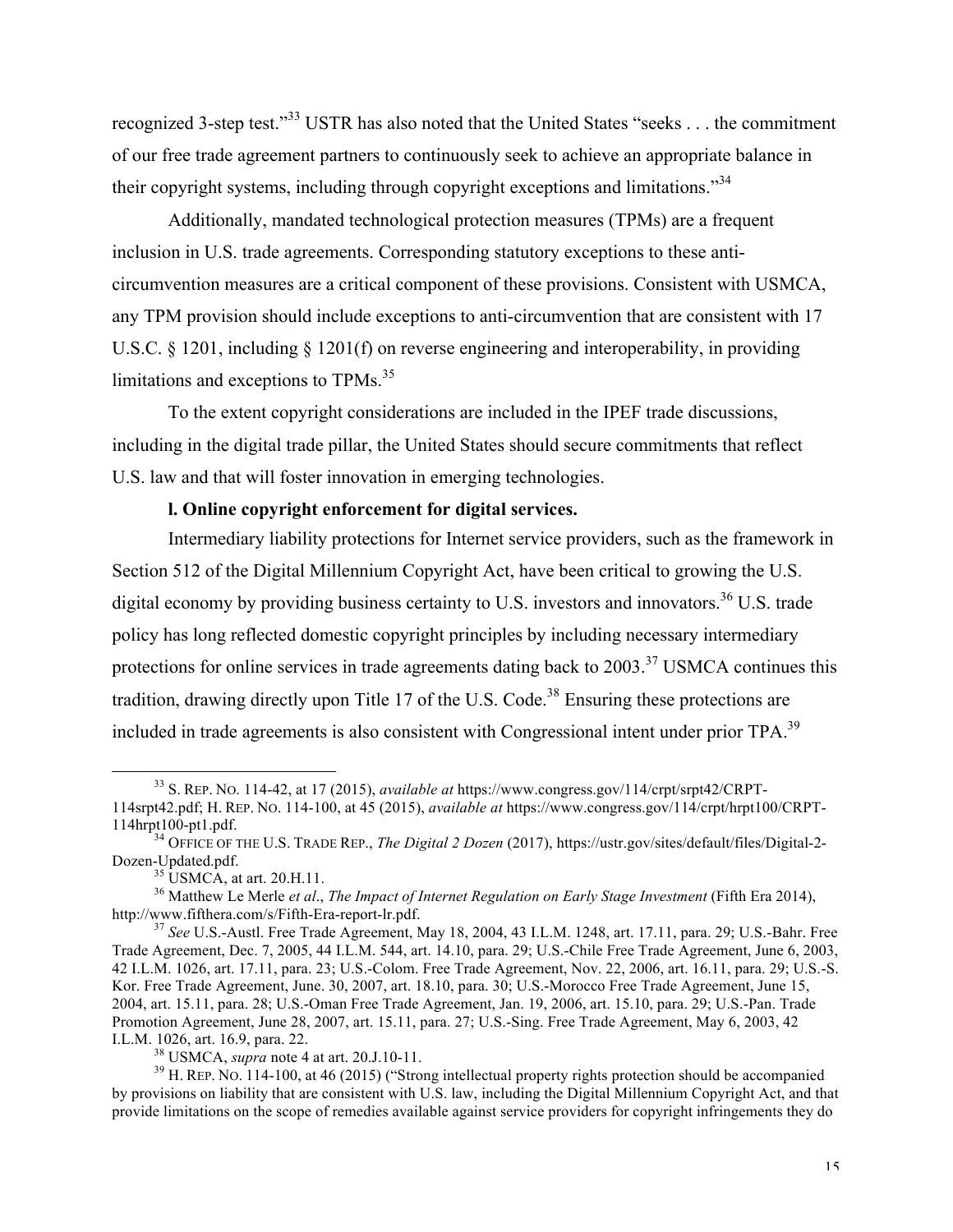To the extent copyright considerations are included in the IPEF trade discussions, including in the digital trade pillar, the United States should secure commitments that reflect U.S. law.

### **VI. TRANSPARENCY AND GOOD REGULATORY PRACTICE ISSUES.**

International regulatory cooperation is an important tool for improving regulatory quality, reducing the likelihood of creating trade barriers or unnecessary regulatory differences, aligning regulation with shared principles and values, avoiding unintended consequences or conflicts with broader foreign policy objectives, building trust and expertise among regulators, and deepening understanding of trends in regulatory governance to inform current and future approaches to policymaking.40

This is critical as countries move fast to introduce new regulatory frameworks on data governance, and seek to craft rules on the development of emerging technologies. Across digital governance frameworks, regulations should be non-discriminatory and principles-based, made pursuant to a transparent regulatory process, ensure due process to those affected, and include adequate safeguards to reduce the impact of any unintended consequences.

The United States should pursue binding commitments on good regulatory procedures that promote transparency and accountability in the development and implementation of regulations in the trade pillar of the IPEF. This includes provisions, like those secured in Chapter 28 of USMCA on transparent development of regulations (Art. 28.9), through timely publication of draft regulatory measures and public consultations, regulatory impact assessment requirements (Art. 28.11), and retrospective review of regulations (Art. 28.13). The IPEF further presents an opportunity to build off these provisions to include additional practices relevant for the regulation of the digital economy including through the promotion of international standards in regulation of digital services to enhance regulatory coherence and interoperability, and ensure that technical requirements are no more restrictive to trade than necessary to fulfill a legitimate government objective.

not control, initiate, or direct, and that take place through systems or networks, controlled or operated by them or on their behalf. Such limitations also must create legal incentives for service providers to cooperate with copyright owners in deterring the unauthorized storage, and transmission of copyrighted materials."). 40 *See CCIA Recommendation on U.S.-EU Trade & Technology Council: Incorporating Stakeholder Input* 

*within International Regulatory Cooperation* (Aug. 2021), https://www.ccianet.org/wpcontent/uploads/2021/09/CCIA-TTC-Recommendations-Incorporating-Stakeholder-Input-within-International-

Regulatory-Cooperation-2021.pdf.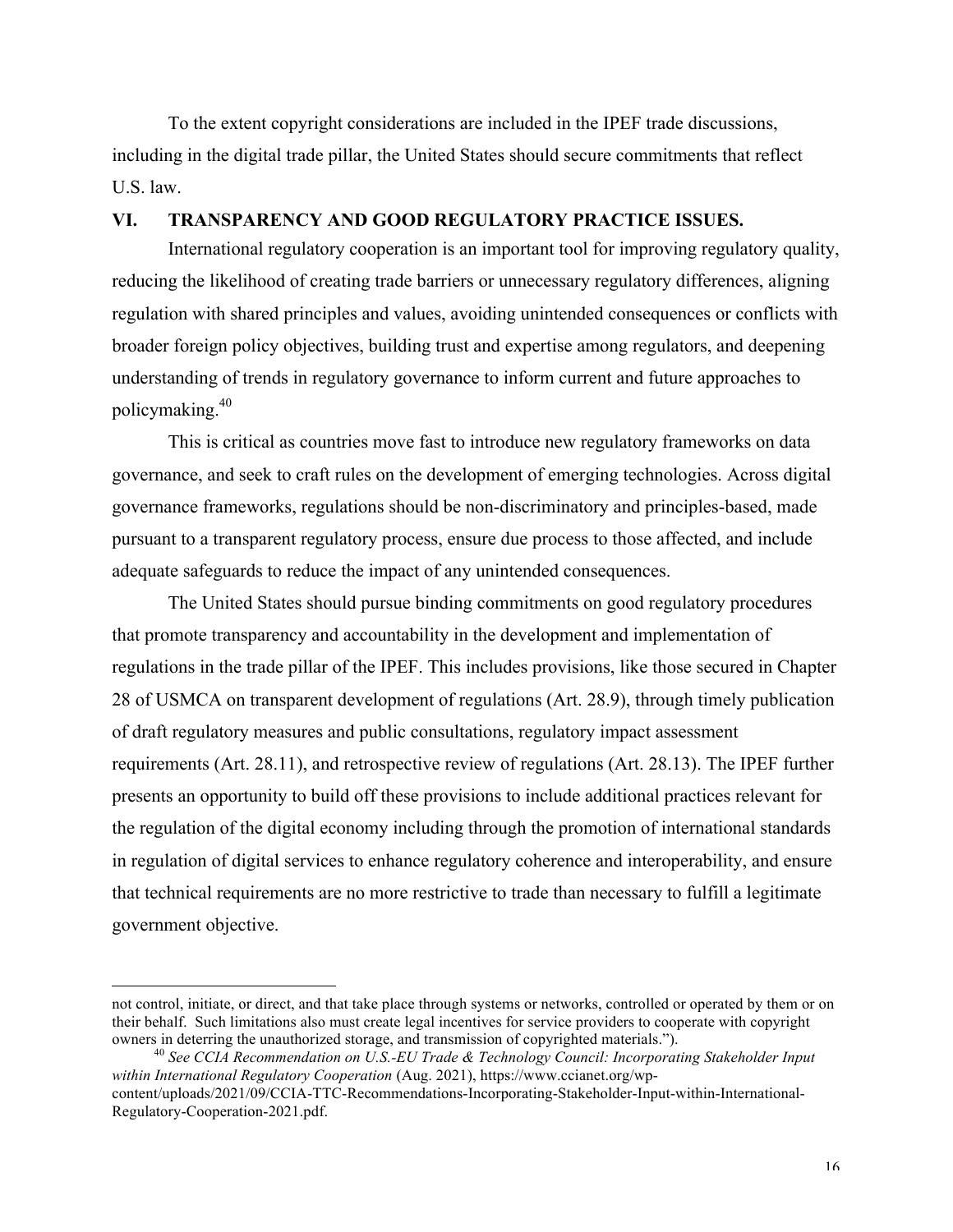The IPEF should also include services-specific "good governance" provisions that supplement the general good regulatory practice obligations detailed above. In USMCA, Article 15.8 of the Cross-Border Trade in Services chapter describing the "development and administration of measures" addresses matters such as fair administration of licensing procedures, and transparency and timeliness in regulatory processes. There are also provisions in Chapter 15 of USMCA that prevent active discriminatory measures on foreign services, placing clear obligations on governments to allow foreign suppliers to enter the market and provide digital services to business and consumers in their country. This includes provisions on "national treatment" (Art. 15.3), "most-favored-nation treatment" (Art. 15.4), the prohibition against quantitative supplier limitations (Art. 15.5), "local presence" (Art. 15.6), and "payments and transfers" (Art. 15.12).

#### **VII. COMPETITION-RELATED MATTERS.**

Competition provisions in trade agreements can help to propagate pro-competitive policies around the world. The United States and partners should promote and strengthen a common understanding of the importance of maintaining competitive markets that deliver longrun consumer welfare benefits. These provisions also foster convergence on substantive principles and procedural norms that increase legal certainty for businesses and consumers across multiple jurisdictions. To increase convergence, the parties should agree to avoid targeted rules or thresholds for specific sectors or groups of companies, which create the potential for discretionary or discriminatory implementation of competition rules, including in the digital context. As countries around the world, including those in the Indo-Pacific Region, look to review existing competition rules in light of the digitalized global economy, IPEF partners should work to ensure that any new approaches follow recognized good regulatory practices and avoid discriminatory measures that target one country's exporters.

# **VIII. CUSTOMS AND TRADE FACILITATION ISSUES.**

As part of a comprehensive approach to digital trade, the United States should pursue commitments in the IPEF that pertain to customs and trade facilitation like those secured in the USMCA. This includes setting eligibility for *de minimis* shipments in a manner that facilitates ecommerce including potential green lanes for shipments that arrive with greater advance data; avoiding unnecessary trade import licenses for important of digital hardware and software; requirements on information sharing between government and private sector entities on seizures;